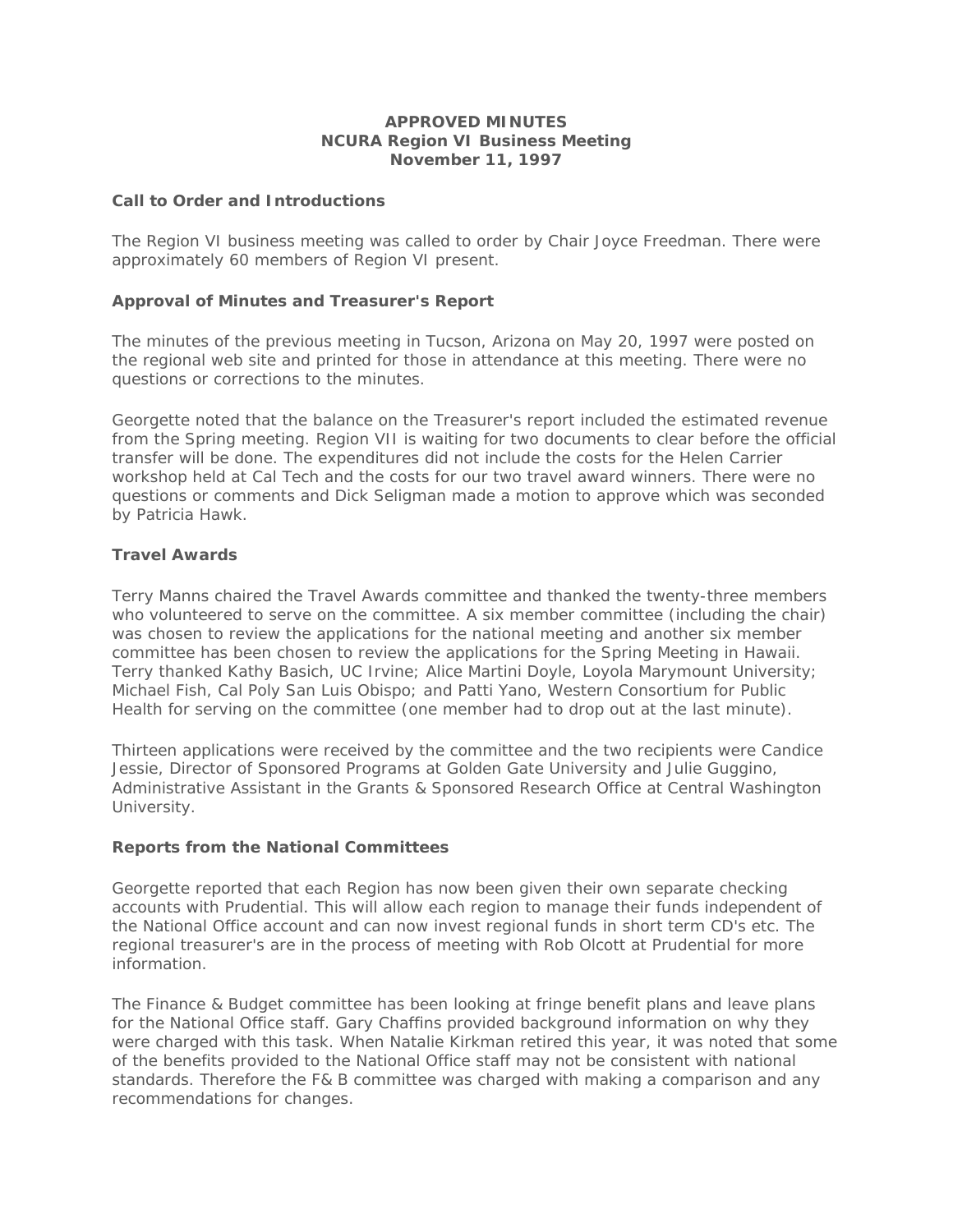The F & B committee was also reviewing the proposed 1998 NCURA budget.

Bettye Albritton (Nominating Committee) and Gayle Yamasaki (Membership Committee) were not able to attend this meeting. Joyce noted that the nomination committee had successfully recommended four candidates. Cheryl Lee Howard has been elected as Vice-President and Tommy Coggins was elected as Secretary. Joyce also reminded everyone that her term as Chair and Georgette's term as Secretary/Treasurer would be over after the 1998 Spring meeting. Joyce encouraged everyone to consider running for a regional office.

It was also reported that there was a new member's reception held which was followed by an open invitation to the regional hospitality room. This reception was well attended and the general feeling that it was a success.

Susan Tank Lesser (Publications Committee) introduced John Bees who will be succeeding her on the publication committee. She noted that the Research Management Review has been successful in getting articles but is always in need of more articles. She encouraged our region to submit articles. Other things in the works is the establishment of a bibliography probably on the NCURA home page which would probably be divided into preand post-award then provide a listing of topics under each. This is still being discussed and in the process of being established.

Susan thanked everyone for their support and said the experience has been wonderful. She encouraged others in our region to consider helping and doing national committee work.

Luis Guin reported that Chris Hansen will be the new chair of the Professional Development Committee. Don Allen reported that PDC has now added an ERA traveling show for conferences.

Pat Byers requested a clarification on the traveling road show. If we request their services all profits from their workshop will go to the national office. It was suggested that we have enough resources and expertise in our region to provide our own ERA sessions without using the national road show.

# **New Member Mentor/Buddy Program**

Hal Gollos thanked everyone who volunteered to be a buddy at this meeting. He apologized if he missed any new members in his initial contact because he had to request the list of attendees about three weeks before the meeting. If anyone registered late, he was not given their names. Hal introduced all the new members and reported that the program has been well received and will be continued at the regional meeting.

# **Web Committee Report**

Pam Webb introduced Dave Dungan, our regional web master. She reported that everything is running in production mode at this time. We are the only region with an active regional list server and we have found it to be a very effective method of timely communication. We are also going to try to put meeting information up on the web page as soon as possible. Pam requested the membership to keep them up to date on any new addresses or moves the membership may have. They have been having a slight problem deleting names so she asked for everyone's patience.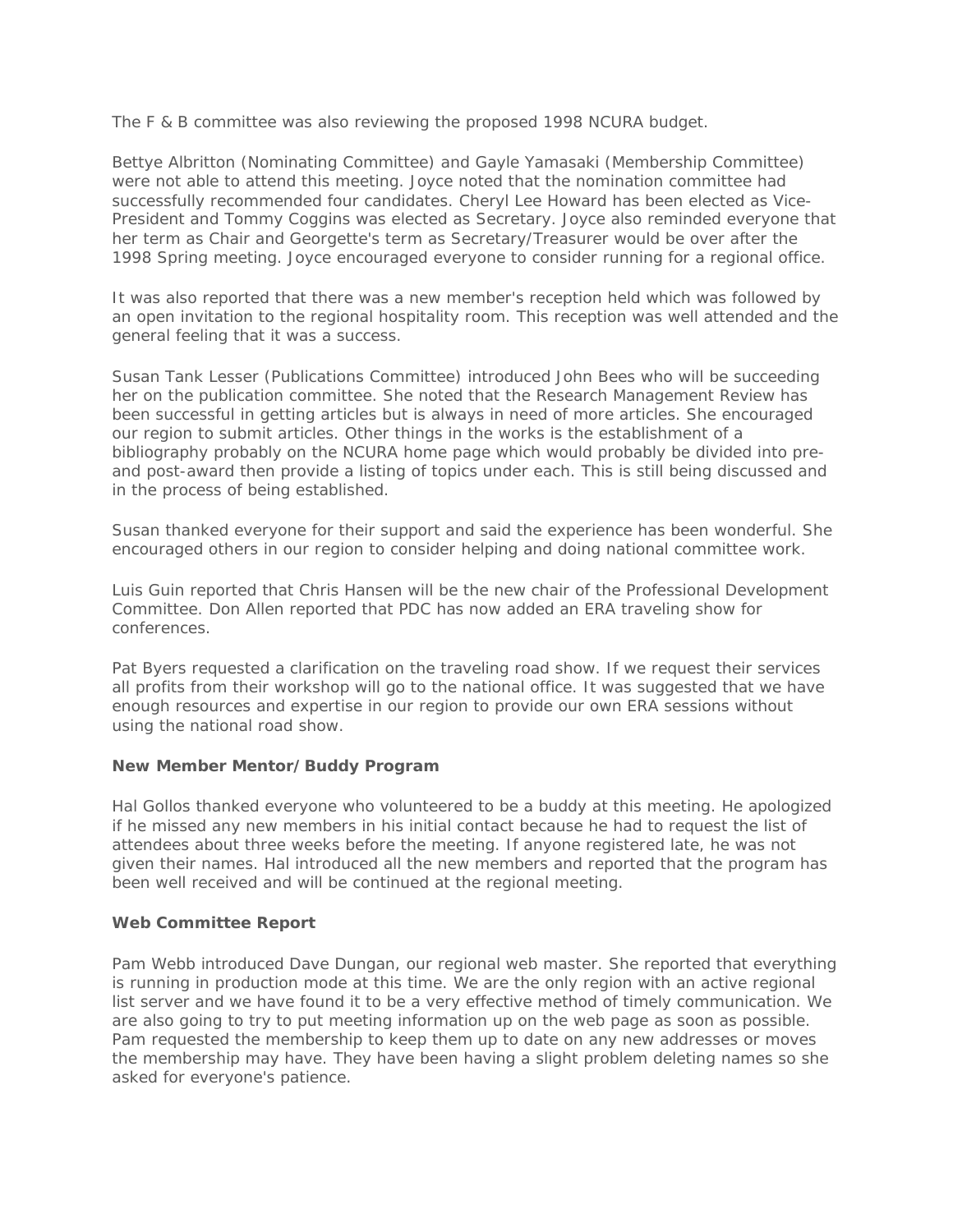Pam also noted that ERA is fast becoming a permanent way of doing business. She requested that the region consider making the ERA committee a permanent rather than ad hoc committee. It was noted that this action will require a modification to our regional bylaws. The membership was asked to consider amending the by- laws to include a ERA representative on the RAC committee. A motion by Pat Hawk was seconded by Pat Byers to start this process. Joyce and Georgette will begin the process. We must also consider how to rotate members on and off the committee.

# **Helen Carrier Seminar at Cal Tech**

Dick Seligman introduced Helen to reassure everyone that Helen is still alive and kicking! He provided a report and pictures of the workshop which was held at Cal Tech. They had about sixty-five people attend and he reported that it was a very successful workshop. Both Helen and Dick encouraged everyone to take the time to write up a proposal and submit it.

### **Spring Meeting 1998**

Georgette reported that we have signed a contract with the Kauai Outrigger Beach in Lihue, Kauai. The dates are confirmed from April 19- 21, 1998. The rates will be offered for three days prior and after the conference. The room rate is \$110.00 plus taxes for single/double and \$136.50 for a room and car deal. Hal will be planning a golf tournament on Saturday and we are checking into various tours. We will be having a luau at the hotel as well. We will keep everyone posted on the status of the meeting on the web site so you can start planning to come to HAWAII!!!!

# **Elections of Regional Officer and RAC Members 1998**

Joyce advised everyone that we will need to elect new regional officers to take over after the spring meeting. We will also need a new RAC member as well. Moheb Ghali has been selected to chair the nominating committee and will be accepting nominations. Please submit any nominations as soon as possible.

#### **New Business**

Joyce informed everyone that the 1999 Regional Meeting will be held in Coeur d'Alene, Idaho.

Joyce wanted to revitalize the idea of acknowledging a Regional Outstanding Member. This has been something that was approved by the region but never follow up on. She proposed forming an ad hoc committee to start the process. This was moved by Moheb Ghali and seconded by Chris Hansen. She then asked for volunteers for an ad hoc committee. Samantha Westcott, John Case and Mary Nunn volunteered for the committee.

A new issue that has been discussed by the Executive committee is liability in the hospitality suites at meetings. The Executive committee voted to approve new rules. We must buy all liquor from the respective hotels and we must hire hotel bartenders. Some regions did not agree with this and Joyce believes that it is still up for further discussion.

Joyce acknowledged Pam Webb who will be co-chairing the ERA III workshop which will be held in August, 1998. She also acknowledged Terry Mann for his involvement with the Teleconference Workshop being offered in July.